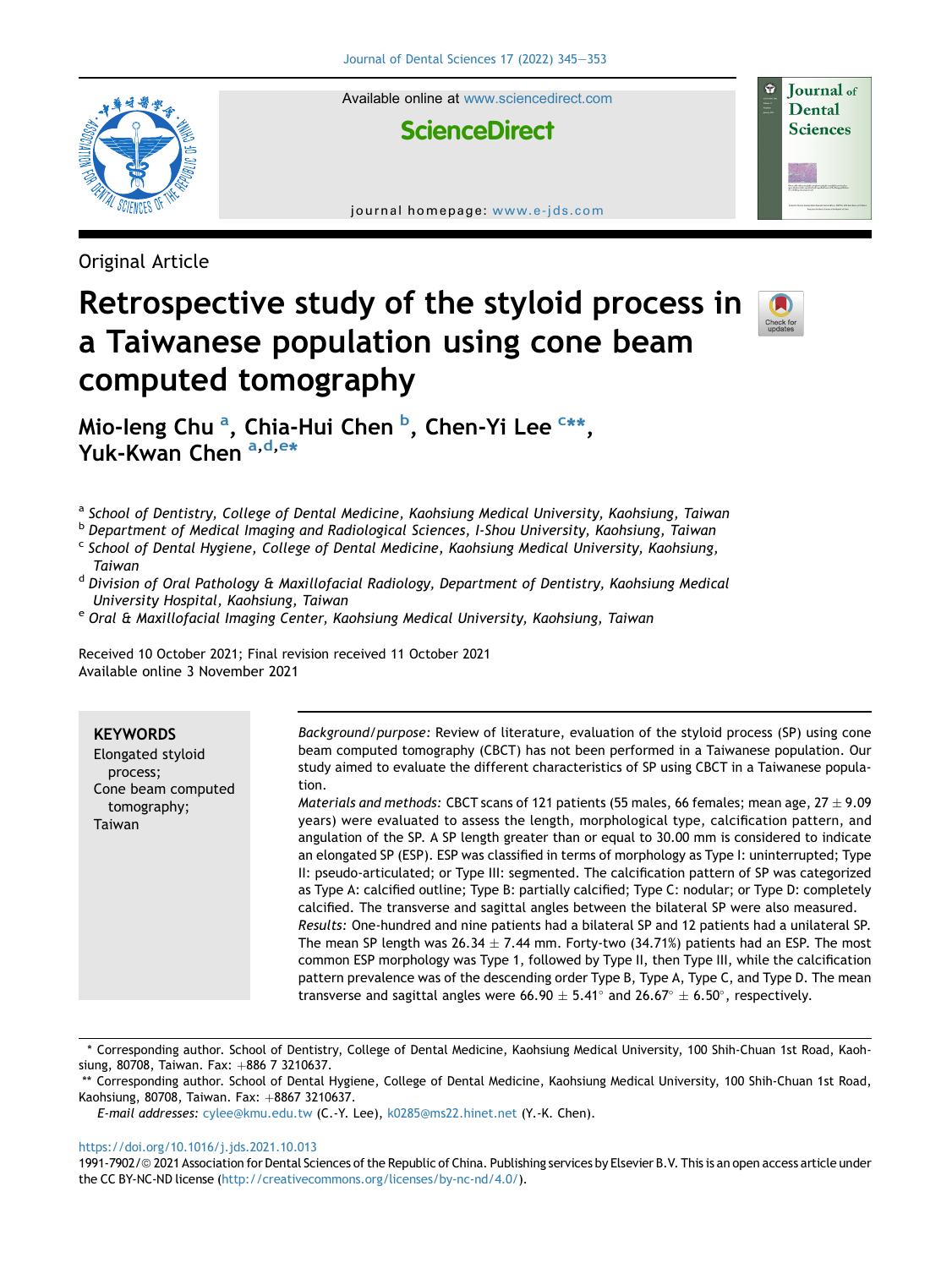Conclusion: The present study was the first to evaluate the characteristics of SP in a Taiwanese population using CBCT. The data contribute a useful basis for clinical investigation of the SP in future.

ª 2021 Association for Dental Sciences of the Republic of China. Publishing services by Elsevier B.V. This is an open access article under the CC BY-NC-ND license ([http://creativecommons.](http://creativecommons.org/licenses/by-nc-nd/4.0/) [org/licenses/by-nc-nd/4.0/\)](http://creativecommons.org/licenses/by-nc-nd/4.0/).

# Introduction

The styloid process (SP) is a thin bony projection arising from the posterior part of the lower surface of the petrous portion of the temporal bone immediately in front of the stylomastoid foramen.<sup>[1](#page-7-0)</sup> Most commonly, the length of the SP is  $20-25$  $20-25$  mm.<sup>2</sup> The SP is classified as an elongated SP (ESP) when the length is greater than or equal to 30 mm.<sup>[2](#page-7-1)</sup> The reported frequency of ESP as detected by cone beam computed tomography (CBCT) has varied from  $15.10\%$ <sup>[3](#page-7-2)</sup> to 6[3](#page-7-2).95%<sup>3,[4](#page-7-3)</sup> [\(Table 1](#page-1-0)).

Langlais et al. $5$  proposed the classification of ESP according to morphology as follows: Type I: uninterrupted; Type II: pseudo-articulated; and Type III: segmented ([Fig. 1](#page-2-0)A). Langlais et al. $5$  also categorized the calcification pattern of SP as Type A: calcified outline; Type B: partially calcified; Type C: nodular; and Type D: completely calcified ([Fig. 1B](#page-2-0)). The angles between the bilateral SP are classified as the transverse (anterior-posterior view) and the sagittal angle (mediolateral view).<sup>[6](#page-7-5)</sup>

Radiographic examinations are crucial to detect the presence of the SP. Conventional two-dimensional radiography carries the possibility of overlapping of the SP with adjacent anatomical structures and the occurrence of distortions. CBCT can overcome the above-mentioned draw-<br>backs.<sup>3,7,8</sup> Furthermore. reviewing the literature. Furthermore, reviewing the literature, evaluation of the SP using CBCT has not been performed in a Taiwanese population. Therefore, we aimed to assess the prevalence, length, angulation, morphological type and calcification pattern of the SP using CBCT in a Taiwanese population.

# Materials and methods

Demographic and imaging records of CBCT scans showing the SP in 121 Taiwanese patients were retrospectively

<span id="page-1-0"></span>Table 1 Previous studies on the frequency of elongated styloid process (ESP) using cone beam computed tomography from different countries.

| Authors (year)                       | Frequency<br>of ESP $(\%)$ | Sample size Country |               |
|--------------------------------------|----------------------------|---------------------|---------------|
| Öztunç et al. (2014) <sup>19</sup>   | 54.00                      | 208                 | Turkey        |
| Donmez et al. $(2017)^3$             | 15.10                      | 1000                | <b>Turkey</b> |
| Garapati et al. (2017) <sup>18</sup> | 51.90                      | 52                  | India         |
| Missias et al. $(2018)^{23}$         | 45.10                      | 1000                | <b>Brazil</b> |
| Buyuk et al. (2018) <sup>4</sup>     | 63.95                      | 1000                | Turkey        |
| $ESP: > 30$ mm.                      |                            |                     |               |

reviewed. The patients were treated at Kaohsiung Medical University Hospital for orthodontic treatment or dental implant fabrication. The Institutional Review Board of Kaohsiung Medical University Hospital, Taiwan (IRB: KMUH-IRB-980345) approved the study. The exclusion criteria included the presence of bone disease, trauma history, surgery, congenital anomalies, malignant pathology in the maxillofacial region, and history of orofacial pain. CBCT radiographs with a questionable SP were excluded.

CBCT scans were acquired with an I-CAT Cone Beam 3-D Dental Imaging System (Imaging Sciences International, Hatfield, PA, USA). During the CBCT examination, the patients maintained the head in a natural position. The exposure settings were 26.9 s and 120 kV, the voxel size was 0.25 mm, and the field of view was 16  $\times$  13 cm. Digital Imaging and Communications in Medicine (DICOM) data measurements were obtained using i-CATVision™ VisionQ (ver. 1.8.1.10) vision software.

The panoramic view was reconstructed from the CBCT data. The length of the SP was measured from the caudal margin on the tympanic pleat to the tip of the process. The ESP morphology and SP calcification pattern were catego-rized according to the classifications of Langlais et al.<sup>[5](#page-7-4)</sup> The transverse angle was measured between the line connecting the base of the bilateral SP and the long axis of each of the right and left SP from the three-dimensional view ([Fig. 1C](#page-2-0)). The sagittal angle was measured as the vertical line passing from the cranial base of the SP, which was vertical to the Frankfort plane on the lateral view [\(Fig. 1](#page-2-0)D). All measurements were made independently by two examiners  $(M-1)$  Chu and Y-K. Chen), both of whom have experience in acquiring and interpreting CBCT scans. When there was disagreement between the two examiners, an agreement was reached by mutual discussion.

The Chi-square test, independent-sample t-test and one-way ANOVA were conducted using SPSS (version 20.0). A P value less than 0.05 was considered statistically significant.

## Results

A total of 230 SPs were observed from the CBCT images of 121 patients (55 males; 66 females; mean age:  $27 \pm 9.09$ years; range, 9-53 years). The longest ESP was 54.76 mm ([Fig. 2A](#page-3-0)). Different representative types of ESP morphology are presented in [Fig. 2](#page-3-0)B-D, and representative images of differing calcification patterns of the SP are shown in [Fig. 2E](#page-3-0)-H. Representative transverse angle and sagittal angle images are shown in [Fig. 1](#page-2-0)C and D.

As shown in [Table 2](#page-3-1) 109 patients had a bilateral SP, and 12 a unilateral SP. In the unilateral SP group, the number of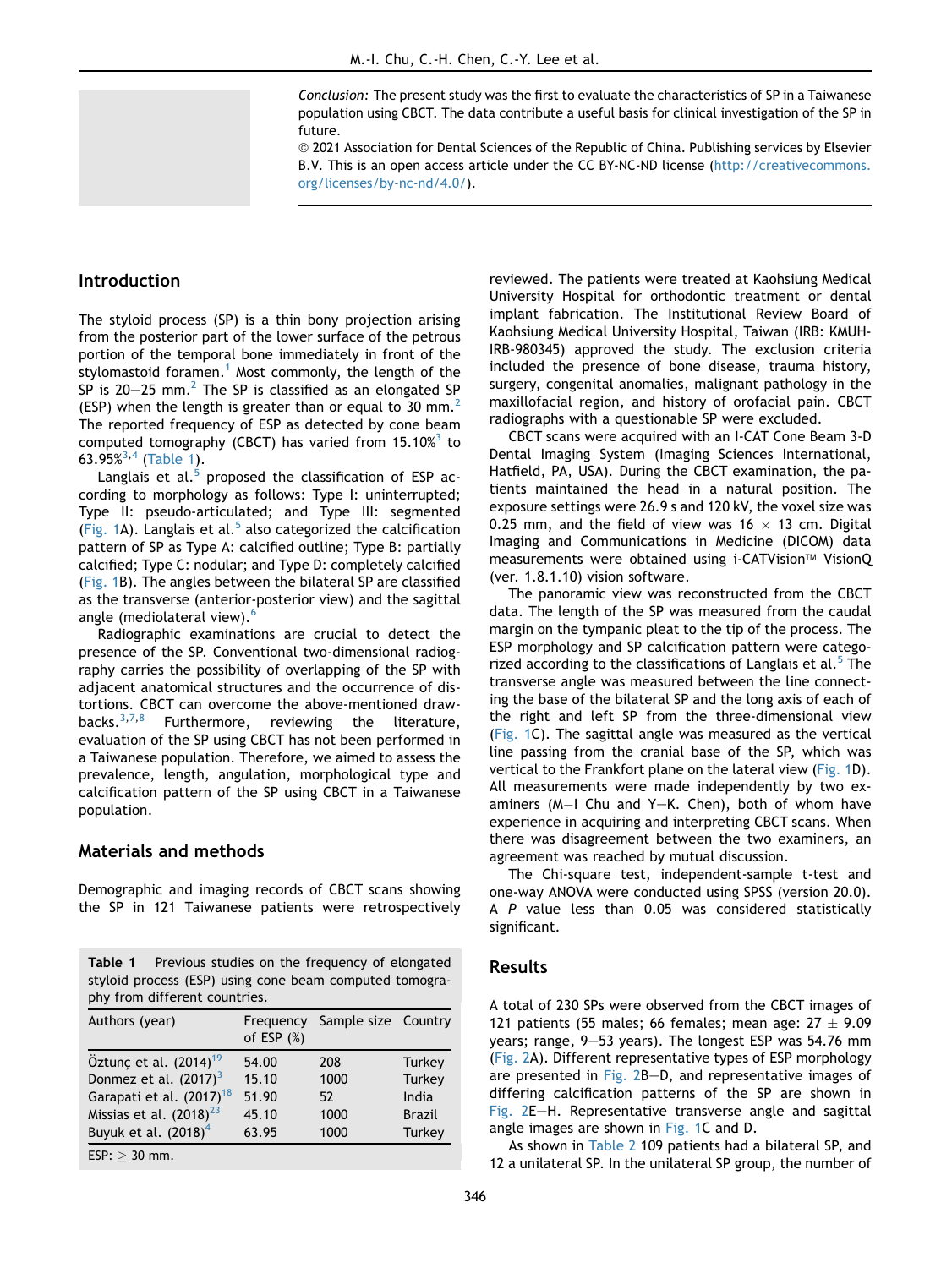<span id="page-2-0"></span>

Figure 1 (A) Classification of morphology of elongated styloid process (ESP): Type I, uninterrupted elongated; Type II, pseudoarticulated; Type III, segmented. (B) Classification of calcification pattern of SP: Type A, calcified outline; Type B, partially calcified; Type C, nodular; Type D, completely calcified. (C) Transverse angle is measured between the line connecting the base of the bilateral SP and the long axis of each of the right and left SP. (D) Sagittal angle is measured as the vertical line passing from the cranial base of the SP, which is vertical to the Frankfort plane on the lateral view.

female subjects was higher than the male subjects, while in the bilateral SP group, the number of female subjects with non-ESP on both sides was higher than that of the male participants. Equal numbers of female and male subjects had a unilateral ESP, while the number of male participants with a bilateral ESP was higher than that of the female subjects.

The frequency of ESP in relation to age and gender is shown in [Table 3.](#page-4-0) Of the total study population, 34.71% (22 males; 20 females) were found to have an ESP. The highest ESP frequency was observed in the age range of  $21-30$ years (46.28%). A significant difference was noted when comparing the mean length of the SP between the ESP and non-ESP groups ([Tables 4 and 5](#page-4-1)). On the other hand, most ESP and non-ESP subjects were in the range of  $21-30$  years in this study [\(Table 6](#page-5-0)).

The SP morphology (both left and right) with the highest frequency was Type I [\(Table 7\)](#page-5-1), while that for male and female subjects was Type I and Type III, respectively. On the other hand, the SP calcification category (left and right) with the highest frequency was Type B, followed by Type A, Type C and Type D [\(Table 8\)](#page-5-2). Type B was the category with the highest frequency in the left SP group, the right SP group, and both male and female groups.

The distributions of the mean angles (transverse; sagittal) of the SP according to gender and elongation status are presented in [Table 9.](#page-6-0) The mean sagittal angle of the whole male population (ESP and non-ESP),  $25.51 \pm 6.23^{\circ}$ , was smaller than that of the female population  $(27.62 \pm 6.59^{\circ})$ . There were significant differences between the male and female subjects in the sagittal angle of the SP for the non-ESP group ( $P = 0.001$ ) and the whole study population ( $P = 0.015$ ).

The distributions of the mean angles (transverse, sagittal) of the SP according to gender and site (left/right) are presented in [Table 10](#page-6-1). The mean transverse angle of the left SP for the whole study population was 66.09  $\pm$  5.10°, which was lower than that of the right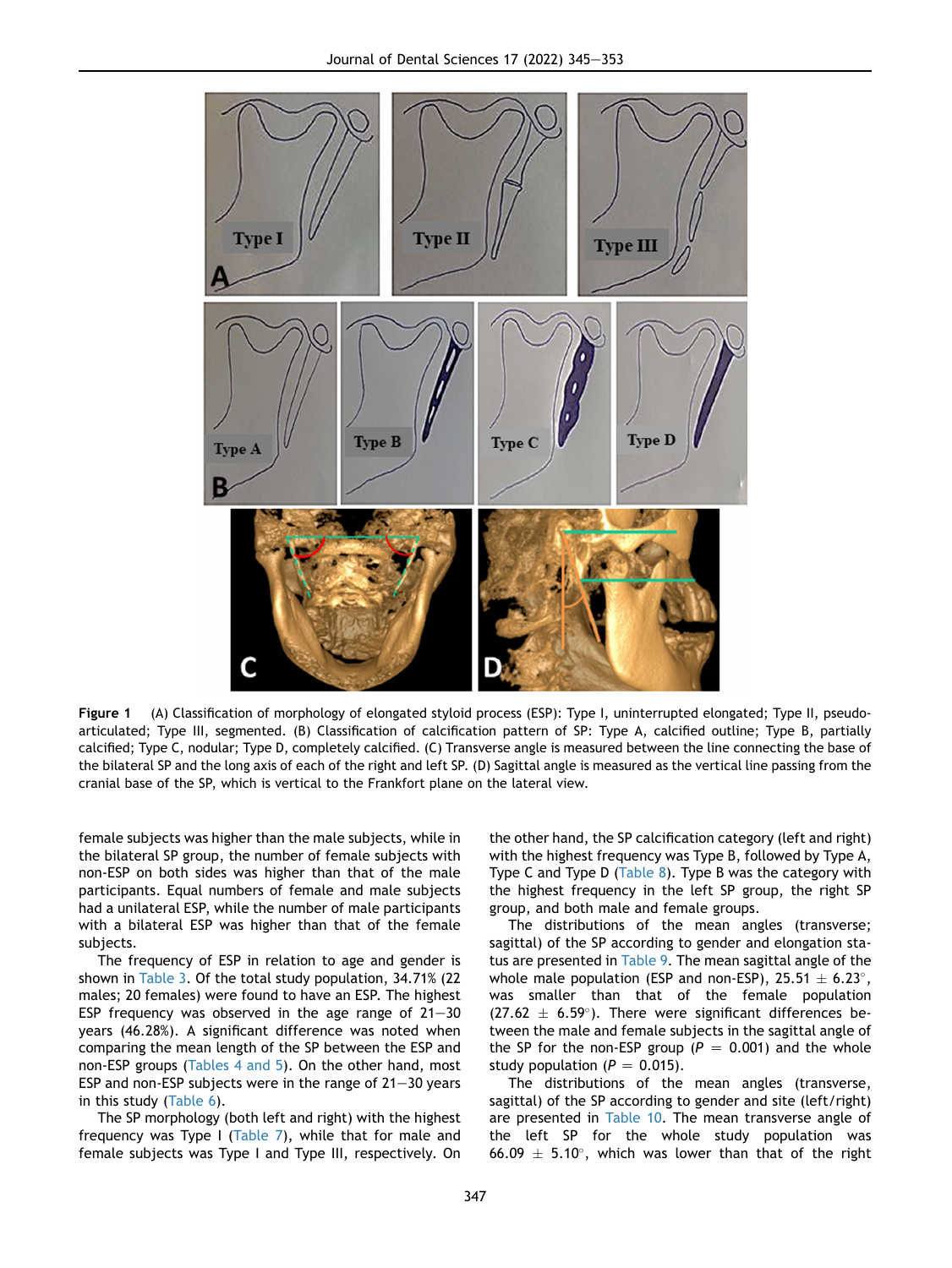<span id="page-3-0"></span>

Figure 2 The longest elongated styloid process (ESP) in the study (A). Different representative types of ESP morphology: Type I, uninterrupted elongated (B); Type II, pseudoarticulated (C); Type III, segmented (D). Different representative calcification patterns of SP: Type A, calcified outline (E); Type B, partially calcified (F); Type C, nodular (G); Type D, completely calcified (H).

<span id="page-3-1"></span>Table 2 Comparison of the frequency of unilateral/ bilateral styloid process (SP), non-elongated SP (ESP) and ESP according to gender.

|                    |                                                  | Male                | Female    |             |
|--------------------|--------------------------------------------------|---------------------|-----------|-------------|
|                    |                                                  | N $(%)^a$           | N $(%)^a$ | N $(%)^a$   |
| Unilateral Non-ESP |                                                  | 4 (33.33) 8 (66.67) |           | 12 (100.00) |
| SΡ                 | FSP                                              |                     |           |             |
| <b>Bilateral</b>   | Both non-ESP 29 (43.28) 38 (56.72) 67 (100.00)   |                     |           |             |
| <b>SP</b>          | Unilateral ESP 12 (50.00) 12 (50.00) 24 (100.00) |                     |           |             |
|                    | Bilateral ESP 10 (55.56) 8 (44.44) 18 (100.00)   |                     |           |             |

N: Number of subjects in the study population;

Non-ESP:  $<$  30 mm; ESP:  $\geq$  30 mm.<br><sup>a</sup> Percentage of male/female subjects with respect to category.

counterpart (67.72  $\pm$  5.61°). The mean sagittal angulation of the left side SP for the whole study population was 26.36  $\pm$  6.40°, which was lower than that of the right counterpart (27.00  $\pm$  6.61°). A significant difference in the mean transverse angle of the SP was observed between the

male and female subjects in the left SP group ( $P = 0.017$ ); a significant difference in the mean transverse angle in the left and right SP groups was also noted ( $P = 0.026$ ). With regards to the sagittal angle of the SP, there was a significant difference between the male and female subjects in the right SP group ( $P = 0.018$ ).

The distributions of the mean angles (transverse, sagittal) of the SP according to age and elongation status are summarized in [Table 11.](#page-7-8) Most participants were of the age range 21-30 years, both ESP and non-ESP subjects. In this age group, the mean transverse and sagittal angles in the ESP group were  $67.48 \pm 6.89^{\circ}$  and  $27.33 \pm 6.38^{\circ}$ , respectively, whereas those of the non-ESP group were 65.99  $\pm$  5.64° and 28.52  $\pm$  7.48°, respectively. A significant difference in the mean sagittal angle of the SP was observed between different age groups for the non-ESP subjects and the whole study population ( $P < 0.001$ ).

#### **Discussion**

The current study, to the best of our knowledge, was the first to investigate the characteristics of the SP in a Taiwanese population using CBCT. In the study, the incidence of ESP was 34.71%, and the mean SP length was 26.34 mm. The most common morphological types of ESP were Type I and Type II, while the most common calcification pattern of SP was Type B. The mean SP transverse angle was  $66.90^\circ$ , and the mean SP sagittal angle was  $26.67^{\circ}$ .

A number of studies have reported an increased SP length with respect to increasing age.  $9-14$  $9-14$  $9-14$  Gokce et al.<sup>[15](#page-7-10)</sup> suggested that age may be associated with elongation of the SP. However, the highest frequency of ESP in the present study was within the age group of  $21-30$  years (45.24%), and the lowest frequency was noted at  $>$  41 years (9.52%). The difference between the observations of the current study and the results of previous studies could be due to the fact that most participants in our study were under 40 years of age.

Buyuk et al.<sup>[4](#page-7-3)</sup> reported a lower frequency of ESP in female subjects (29.86%) than in males (42.69%), which was consistent with our findings (female: 16.53%; male: 18.18%). On the other hand, an almost equal number of participants with ESP on either side was observed in the current study, whereas Yilmaz et al.<sup>[16](#page-7-11)</sup> reported a lower frequency of left ESP (10.20%) than the right counterpart (15.90%). Additionally, two studies showed that ESP was more common on the left side. $10,17$  $10,17$  $10,17$ 

Garapati et al.<sup>[18](#page-8-1)</sup> reported a mean length of 31.50 mm for the right SP and 30.30 mm for the left. Yilmaz et al.<sup>[16](#page-7-11)</sup> found that the mean length of the right SP was 23.56 mm, and that of the left SP was 22.00 mm. Buyuk et al.<sup>[4](#page-7-3)</sup> also demonstrated that the mean length of the right SP was significantly longer than that of the left SP. The aforementioned results were comparable with our findings (right SP: 26.64 mm; left SP: 26.05 mm).

We found that Type I was the most common morphological type of SP in the whole study population, which was consistent with the results of a study conducted by Donmez et al.<sup>[3](#page-7-2)</sup> The most common morphological type of SP in the male subjects was Type I, while that in the female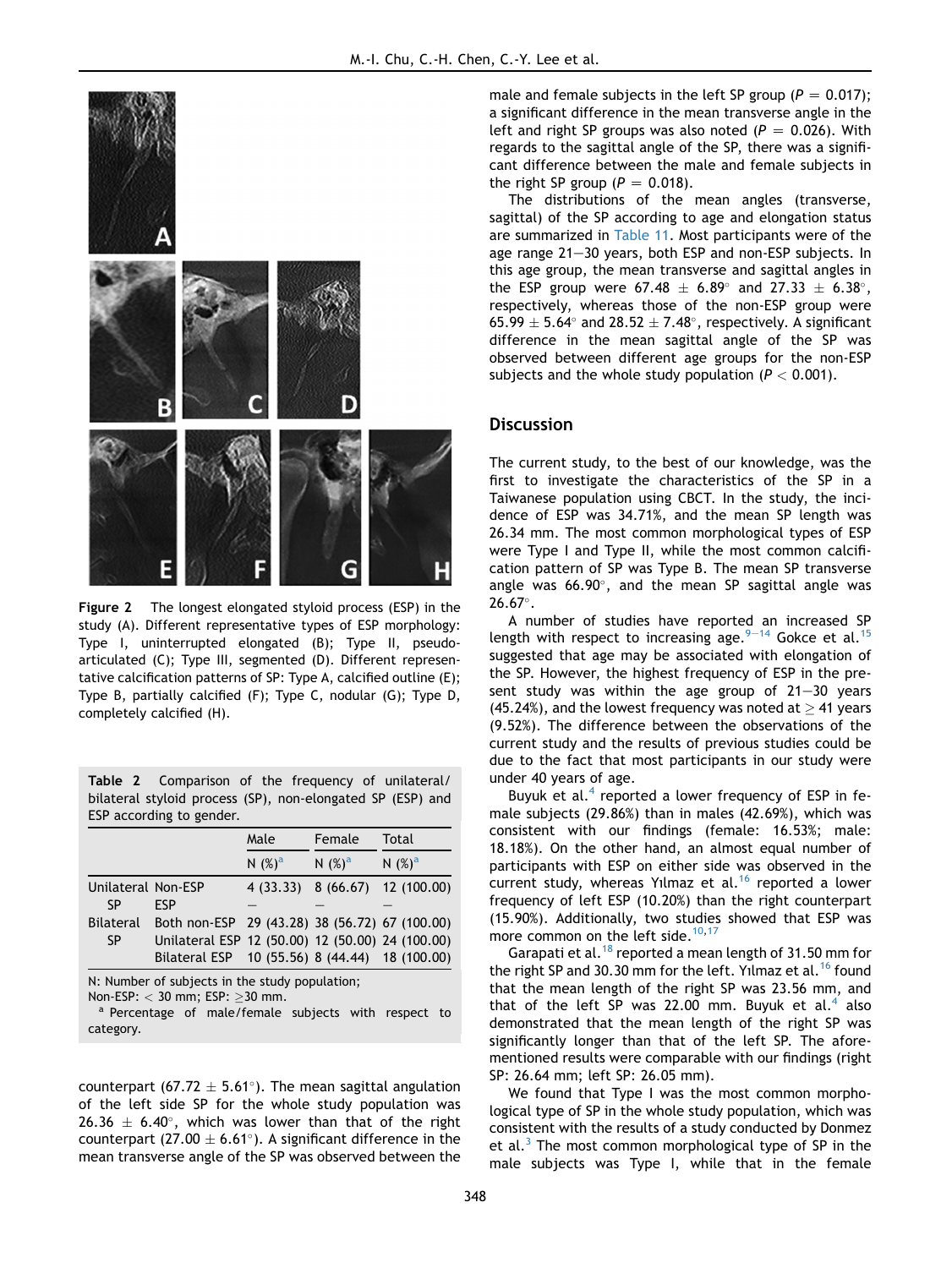<span id="page-4-0"></span>

| Table 3   |                                               |                                 |                                               | Comparison of elongated styloid process (ESP) frequency in relation to age and gender. |                  |                 |
|-----------|-----------------------------------------------|---------------------------------|-----------------------------------------------|----------------------------------------------------------------------------------------|------------------|-----------------|
| Age       | Male                                          |                                 |                                               | Female                                                                                 | Total            |                 |
| (years)   | N(%)                                          | ESP $(%)$                       | N(%)                                          | ESP $(%)$                                                                              | N(%)             | ESP $(%)$       |
| < 20      | 14 $(25.45)^a$ $(53.85)^b$                    | 2 $(9.09)^a$ $(33.33)^b$        | 12 $(18.18)^a$ $(46.15)^b$                    | 4 $(20.00)^a$ $(66.6)^b$                                                               | 26 $(21.49)^a$   | 6 $(14.29)^a$   |
| $21 - 30$ | 21 $(38.18)^a$ $(37.50)^b$                    | 12 (54,55) (63.16) <sup>b</sup> | 35 $(53.03)^a$ $(62.50)^b$                    | 7 $(35.00)^a$ $(36.84)^b$                                                              | 56 $(46.28)^a$   | 19 $(45.24)^a$  |
| $31 - 40$ | 15 $(27.27)^a$ $(51.72)^b$                    | 7 $(31.82)^a$ $(53.85)^b$       | 14 $(21.21)^a$ $(48.28)^b$                    | 6 $(30.00)^a$ $(46.15)^b$                                                              | 29 $(23.97)^a$   | 13 $(30.95)^a$  |
| > 41      | 5 $(9.09)^a$ $(50.00)^b$                      | 1 $(4.55)^a$ $(25.00)^b$        | 5 $(7.58)^{a}$ $(50.00)^{b}$                  | 3 $(15.00)^a$ $(75.00)^b$                                                              | 10 $(8.26)^a$    | 4 $(9.52)^a$    |
| Total     | 55 (100.00) <sup>a</sup> (45.45) <sup>b</sup> | 22 $(100.00)^a(52.38)^b$        | 66 (100.00) <sup>a</sup> (54.55) <sup>b</sup> | 20 $(100.00)^a$ $(47.62)^b$                                                            | 121 $(100.00)^a$ | 42 $(100.00)^a$ |
|           |                                               |                                 |                                               |                                                                                        |                  | $(34.71)^c$     |

N: Number of subjects in the study population;

ESP:  $\geq$ 30 mm.<br><sup>a</sup> Percentage of male/female/total subjects in a certain age group with respect to the total male/female study population.<br><sup>b</sup> Percentage of male/female subjects in a certain age group with respect to th

<span id="page-4-1"></span>Table 4 Comparison of the mean elongated styloid process (ESP) and non-ESP lengths according to gender.

|        |     | Length                   |                 |                          |  |  |  |
|--------|-----|--------------------------|-----------------|--------------------------|--|--|--|
|        |     | <b>ESP</b>               |                 | Non-ESP                  |  |  |  |
|        | n   | <sup>a</sup> Length (mm) | n               | aLength (mm)             |  |  |  |
| Male   | 32  | $33.67 + 1.27$           | 74              | $23.72 + 5.24$           |  |  |  |
| Female | 28  | $35.18 + 8.95$           | 96              | $23.35 + 5.37$           |  |  |  |
| Total  | 60  | $32.37 + 6.75^*$         | 170             | $23.51 + 5.30*$          |  |  |  |
|        |     |                          | $ESP + non-ESP$ |                          |  |  |  |
|        | n   |                          |                 | <sup>a</sup> Length (mm) |  |  |  |
| Male   | 106 |                          |                 | $76.77 + 6.69$           |  |  |  |
| Female | 124 |                          |                 | $76.02 + 8.04$           |  |  |  |
| Total  | 230 |                          |                 | $26.34 + 7.44$           |  |  |  |

n: number of SPs in the study population;

Non-ESP:  $<$  30 mm; ESP:  $\geq$  30 mm.

\*Significant difference between length of ESP and length of non-ESP ( $P < 0.001$ ).<br><sup>a</sup> Mean  $\pm$  standard deviation.

participants was Type III, which was in agreement with the results of Buyuk et al.<sup>[4](#page-7-3)</sup> who stated that Type I was the most common type in males, and Type II and Type III were most frequent in females.

Buyuk et al. $4$  reported a significant difference in the morphological type of SP between genders, and a borderline significant difference was noted in the present study  $(P = 0.055)$ ; in contrast, Öztunc et al.<sup>[19](#page-8-0)</sup> demonstrated no significant difference.

The most common SP calcification pattern was Type B in the current study. In addition, Type B was most common in the left SP and right SP groups, which was consistent with the study of  $Öztunc et al.<sup>19</sup>$  Moreover, the calcification pattern with the highest frequency for the male subjects was Type B, followed by Type A, Type C, and Type D; the same trend was observed for the female participants. It is worthy of note that Öztunc et al.<sup>19</sup> reported no significant difference in the SP calcification pattern in terms of gender and site, with the exception that Type C was significantly more common in the male participants with a right SP, and in the female subjects with a left SP.

Table 5 Comparison of the mean elongated styloid process (ESP) and non-ESP lengths according to site (left/right) and gender.

|        |            | Left                |                     |                     |                 | Right                 |                     |                     |  |
|--------|------------|---------------------|---------------------|---------------------|-----------------|-----------------------|---------------------|---------------------|--|
|        | <b>ESP</b> |                     |                     | Non-ESP             |                 | <b>ESP</b><br>Non-ESP |                     |                     |  |
|        | n          | <sup>a</sup> Length | n                   | <sup>a</sup> Length | n               | <sup>a</sup> Length   | n                   | <sup>a</sup> Length |  |
| Male   | 14         | $34.13 \pm 3.95$    | 39                  | $23.82 + 4.94$      | 18              | $33.33 \pm 4.09$      | 35                  | $23.62 + 5.63$      |  |
| Female | 15         | $34.81 + 10.25$     | 48                  | $22.77 + 5.02$      | 13              | $35.62 + 7.57$        | 48                  | $23.92 + 5.71$      |  |
| Total  | 29         | $34.48 + 7.74*$     | 87                  | $23.24 + 4.98*$     | 31              | $34.27 + 5.81**$      | 83                  | $29.10 \pm 5.64**$  |  |
|        |            | $ESP + non-ESP$     |                     |                     | $ESP + non-ESP$ |                       |                     |                     |  |
|        | n          |                     | <sup>a</sup> Length |                     | n               |                       | <sup>a</sup> Length |                     |  |
| Male   | 53         |                     |                     | $26.54 \pm 6.54$    |                 | 53<br>$26.91 + 6.90$  |                     |                     |  |
| Female | 63         |                     |                     | $25.64 \pm 8.34$    |                 | 61                    |                     | $26.41 \pm 7.76$    |  |
| Total  | 116        |                     |                     | $26.05 \pm 7.55$    |                 | 114                   |                     | $26.64 \pm 7.35$    |  |

n: number of SPs in the study population;

Non-ESP:  $<$  30 mm; ESP:  $\geq$  30 mm.

\*Significant difference between length of ESP and length of non-ESP in the left group ( $P < 0.001$ ).

\*\*Significant difference between length of ESP and length of non-ESP in the right group ( $P < 0.001$ ).<br><sup>a</sup> Mean  $\pm$  standard deviation.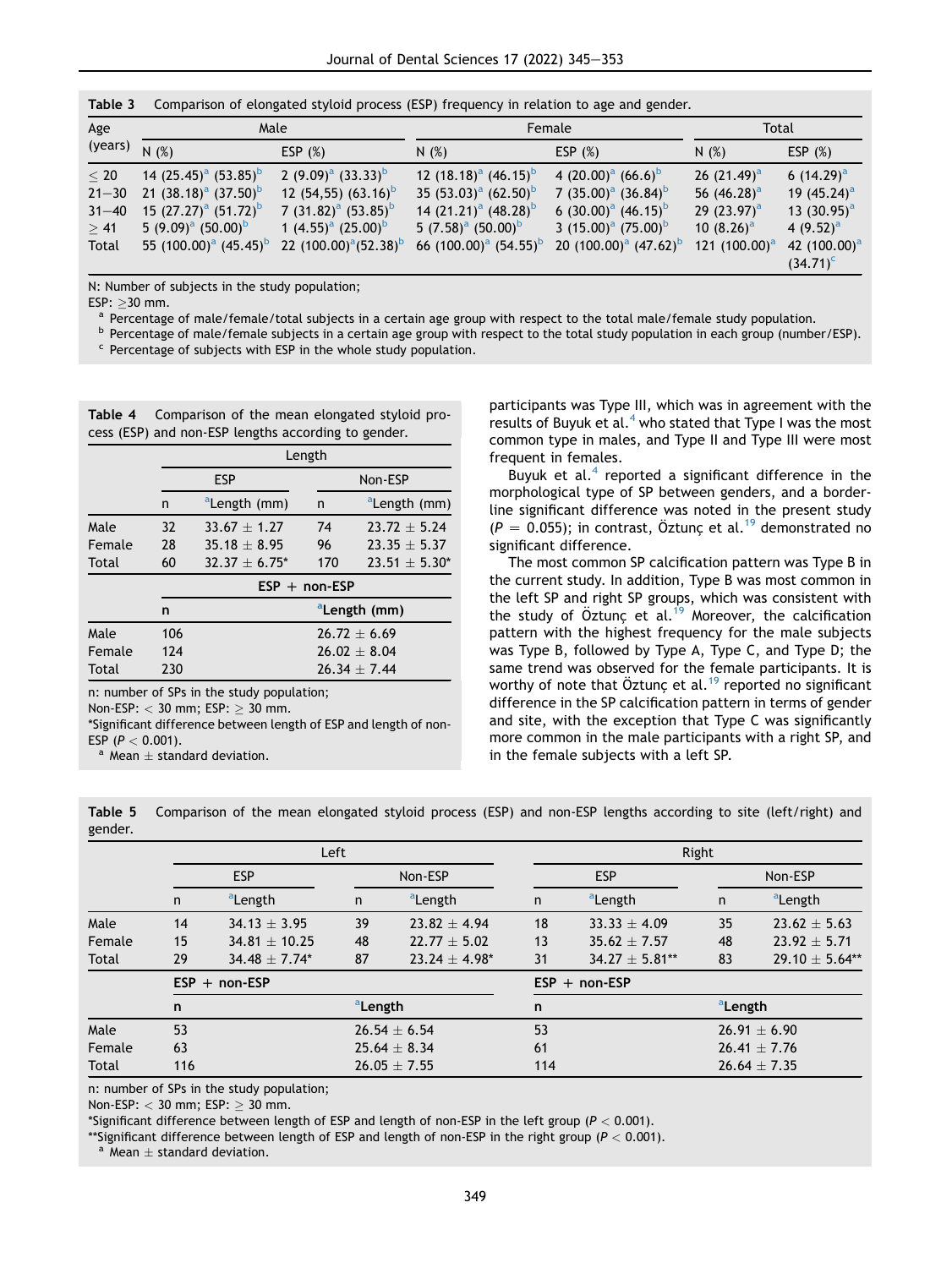<span id="page-5-0"></span>

|  | Table 6 | Comparison of the mean elongated styloid process (ESP) and non-ESP lengths according to age. |  |  |  |  |
|--|---------|----------------------------------------------------------------------------------------------|--|--|--|--|
|--|---------|----------------------------------------------------------------------------------------------|--|--|--|--|

| Age (years) | <b>ESP</b> |                          |     | Non-ESP                  |     | Total SP (ESP $+$ non-ESP) |  |  |
|-------------|------------|--------------------------|-----|--------------------------|-----|----------------------------|--|--|
|             | n          | <sup>a</sup> Length (mm) | n   | <sup>a</sup> Length (mm) | n   | <sup>a</sup> Length (mm)   |  |  |
| < 20        | 8          | $31.68 + 0.72$           | 43  | $22.66 + 5.52$           | 51  | $24.07 + 6.05$             |  |  |
| $21 - 30$   | 28         | $34.48 + 8.45$           | 74  | $23.90 + 4.89$           | 102 | $26.80 + 7.68$             |  |  |
| $31 - 40$   | 19         | $35.97 + 5.85$           | 39  | $23.35 + 5.63$           | 58  | $27.48 + 8.22$             |  |  |
| > 41        | 5          | $32.04 + 1.58$           | 14  | $24.54 + 5.95$           | 19  | $26.51 + 6.14$             |  |  |
| Total       | 60         | $34.37 + 6.75$           | 170 | $23.51 + 5.30$           | 230 | $26.34 + 7.44$             |  |  |

n: number of SPs in the study population;

Non-ESP:  $<$  30 mm; ESP:  $\geq$  30 mm.<br>a Mean + standard deviation

<span id="page-5-1"></span>

|  |  |  | Table 7 Comparison of elongated styloid process (ESP) morphologies with respect to gender and site (right/left). |
|--|--|--|------------------------------------------------------------------------------------------------------------------|
|  |  |  |                                                                                                                  |

|          | ESP morphology | Male                       | Female                     | Total           |  |
|----------|----------------|----------------------------|----------------------------|-----------------|--|
|          |                | n(%)                       | n(%)                       |                 |  |
| Type I   | Left           | 7 $(21.88)^a$ $(63.64)^b$  | 4 $(14.29)^a$ $(36.36)^b$  | 11 $(18.33)^d$  |  |
|          | Right          | 8 $(25.00)^a$ $(66.67)^b$  | 4 $(14.29)^a$ $(33.33)^b$  | 12 $(20.00)^d$  |  |
|          | Left $+$ Right | 15 $(46.88)^a$ $(65.22)^c$ | 8 $(28.57)^a$ $(34.78)^c$  | 23 $(38.33)^d$  |  |
| Type II  | Left           | 5 $(15.63)^a$ $(55.56)^b$  | 4 $(14.29)^a$ $(44.44)^b$  | 9 $(15.00)^d$   |  |
|          | Right          | 8 $(25.00)^a$ $(61.54)^b$  | 5 $(17.86)^a$ $(38.46)^b$  | 13 $(21.67)^d$  |  |
|          | Left $+$ Right | 13 $(40.63)^a$ $(59.09)^c$ | 9 $(32.14)^a$ $(40.91)^c$  | 22 $(36.67)^d$  |  |
| Type III | Left           | 2 $(6.25)^a$ $(22.22)^b$   | 7 $(25.00)^a$ $(77.78)^b$  | 9 $(15.00)^d$   |  |
|          | Right          | 2 $(6.25)^a$ $(33.33)^b$   | 4 $(14.29)^a$ $(66.67)^b$  | 6 $(10.00)^d$   |  |
|          | Left $+$ Right | 4 $(12.50)^a$ $(26.67)^c$  | 11 $(39.29)^a$ $(73.33)^c$ | 15 $(25.00)^d$  |  |
| Total    |                | 32 $(53.33)^d$             | 28 $(46.67)^d$             | 60 $(100.00)^d$ |  |

Type I: uninterrupted elongated; Type II: pseudo-articulated; Type III: segmented;

<sup>a</sup> Percentage of gender (male/female).<br>
<sup>b</sup> Percentage of left/right side for each of Type I, II, and III.<br>
<sup>c</sup> Percentage of left+right side for each of Type I, II, and III.<br>
<sup>d</sup> Percentage of male/female/total (male+fe

<span id="page-5-2"></span>

| Table 8 Comparison of styloid process (SP) calcification patterns with respect to gender and site (left/right). |  |  |  |  |  |
|-----------------------------------------------------------------------------------------------------------------|--|--|--|--|--|
|                                                                                                                 |  |  |  |  |  |

| Calcification pattern |                | Male                                         | Female                                       | Total                     |
|-----------------------|----------------|----------------------------------------------|----------------------------------------------|---------------------------|
|                       |                | n(%)                                         | $n$ (%)                                      |                           |
| Type A                | Left           | 18 $(16.98)^a$ $(50.00)^b$                   | 18 $(14.52)^a$ $(50.00)^b$                   | 36 $(15.65)^d$            |
|                       | Right          | 16 $(15.09)^a$ $(48.48)^b$                   | 17 $(13.71)^a$ $(51.52)^b$                   | 33 $(14.35)^d$            |
|                       | Left $+$ Right | 34 (32.08) <sup>a</sup> (49.28) <sup>c</sup> | 35 $(28.23)^a$ $(50.72)^c$                   | 69 $(30.00)^d$            |
| Type B                | Left           | 20 $(18.87)^a$ $(44.44)^b$                   | 25 (20.16) <sup>a</sup> (55.56) <sup>b</sup> | 45 $(19.57)^d$            |
|                       | Right          | 20 $(18.87)^a$ $(46.51)^b$                   | 23 (18.55) <sup>a</sup> (53.49) <sup>b</sup> | 43 $(18.70)^d$            |
|                       | Left $+$ Right | 40 (37.74) <sup>a</sup> (45.45) <sup>c</sup> | 48 $(38.71)^a$ $(54.55)^c$                   | 88 $(38.26)^d$            |
| Type C                | Left           | 12 $(11.32)^a$ $(50.00)^b$                   | 12 $(9.68)^a$ $(50.00)^b$                    | 24 $(10.43)^d$            |
|                       | Right          | 8 $(7.55)^a$ $(36.36)^b$                     | 14 $(11.29)^a$ $(63.64)^b$                   | 22 $(9.57)^d$             |
|                       | Left $+$ Right | 20 $(18.87)^a$ $(43.48)^c$                   | 26 (20.97) <sup>a</sup> (56.52) <sup>c</sup> | 46 $(20.00)^d$            |
| Type D                | Left           | 3 $(2.83)^a$ $(27.27)^b$                     | 8 $(6.45)^a$ $(72.73)^b$                     | 11 $(4.78)^d$             |
|                       | Right          | 9 $(8.49)^a$ $(56.25)^b$                     | 7 $(5.65)^a$ $(43.75)^b$                     | 16 $(6.96)^d$             |
|                       | Left $+$ Right | 12 $(11.32)^a$ $(44.44)^c$                   | 15 $(12.10)^a$ $(55.56)^c$                   | 27 $(11.74)$ <sup>d</sup> |
| Total                 |                | 106 $(46.09)^d$                              | 124 $(53.91)^d$                              | 230 $(100.00)^d$          |

Type A: calcified outline; Type B: partially calcified; Type C: nodular; Type D: completely calcified;

<sup>a</sup> Percentage of gender (male/female).<br><sup>b</sup> Percentage of left/right side for each of Type A, B, C, and D.

<sup>c</sup> Percentage of left+right side for each of Type A, B, C, and D.  $d$  Percentage of male/female/total (male+female) with respect to the study population.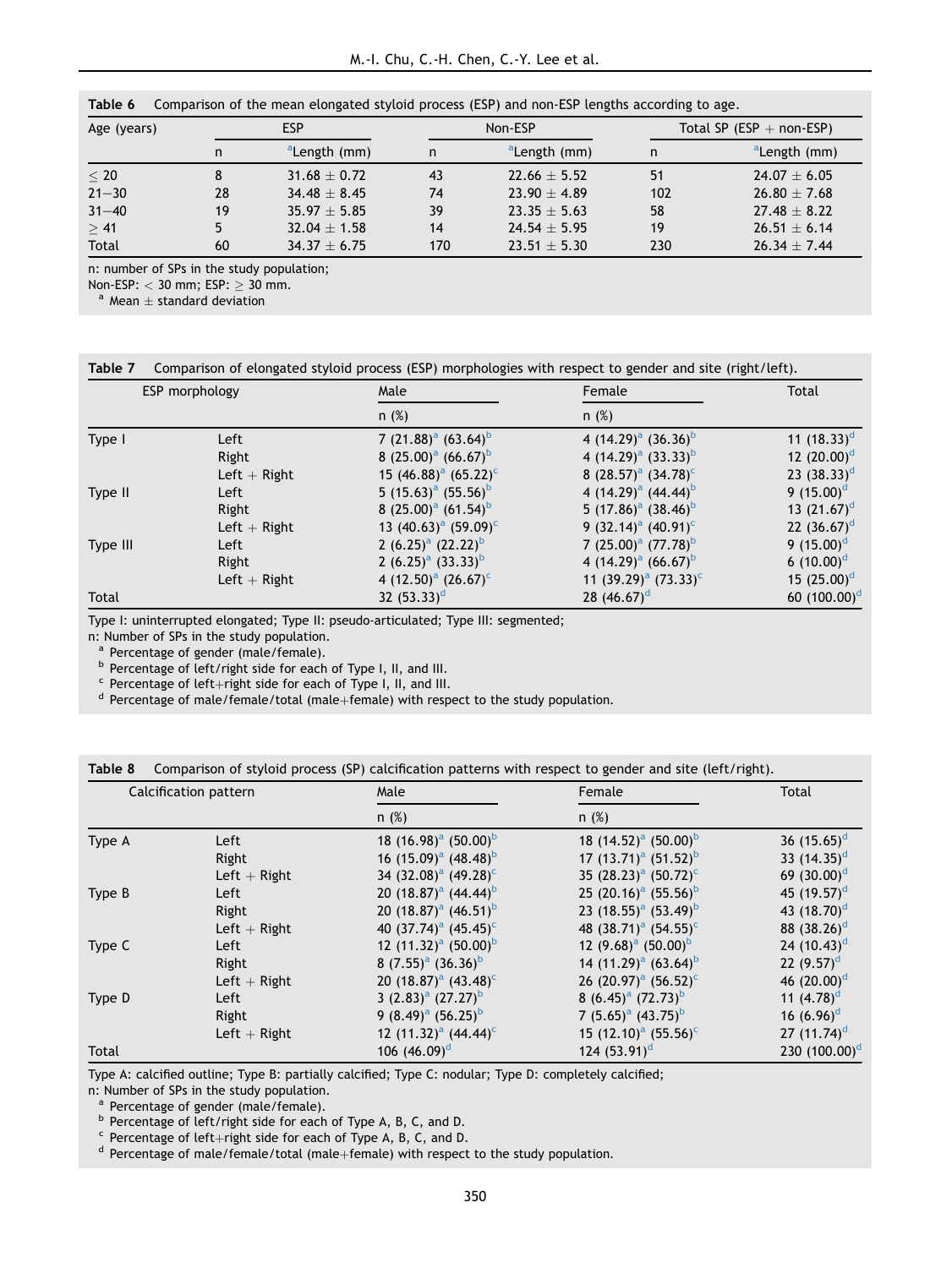|        |            |                                 | Angle (transverse)              |                        |  |  |
|--------|------------|---------------------------------|---------------------------------|------------------------|--|--|
|        |            | <b>ESP</b>                      |                                 | Non-ESP                |  |  |
|        | n          | $^{\circ}$ Angle ( $^{\circ}$ ) | n                               | <sup>a</sup> Angle (°) |  |  |
| Male   | 29         | $67.69 \pm 6.69$                | 67                              | $67.48 \pm 4.55$       |  |  |
| Female | 28         | $65.72 + 5.74$                  | 91                              | $66.59 + 5.44$         |  |  |
| Total  | 57         | $66.72 \pm 6.26$                | 158                             | 66.95 $\pm$ 5.09       |  |  |
|        |            | Total SP $(ESP + non-ESP)$      |                                 |                        |  |  |
|        | n          |                                 | $^{\circ}$ Angle ( $^{\circ}$ ) |                        |  |  |
| Male   | 96         |                                 |                                 | $67.54 \pm 5.25$       |  |  |
| Female | 119        |                                 |                                 | $66.38 \pm 5.50$       |  |  |
| Total  | 215        |                                 |                                 | 66.90 $\pm$ 5.41       |  |  |
|        |            | Angle (sagittal)                |                                 |                        |  |  |
|        | <b>ESP</b> |                                 | Non-ESP                         |                        |  |  |
|        | n          | $^{\circ}$ Angle ( $^{\circ}$ ) | n                               | <sup>a</sup> Angle (°) |  |  |
| Male   | 30         | $27.68 + 6.19$                  | 71                              | $24.59 \pm 6.06**$     |  |  |
| Female | 28         | $26.81 + 6.12$                  | 96                              | $27.86 + 6.73**$       |  |  |
| Total  | 58         | $27.26 \pm 6.12$                | 167                             | $26.47 \pm 6.63$       |  |  |
|        |            | Total SP (ESP + non-ESP)        |                                 |                        |  |  |
|        | n          |                                 | $^{\circ}$ Angle ( $^{\circ}$ ) |                        |  |  |
| Male   | 101        |                                 |                                 | $25.51 + 6.23*$        |  |  |
| Female | 124        |                                 |                                 | $27.62 \pm 6.59^*$     |  |  |
| Total  | 225        |                                 |                                 | $26.67 \pm 6.50$       |  |  |

<span id="page-6-0"></span>Table 9 Comparison of elongated styloid process (ESP) and non-ESP mean angles (transverse, sagittal) according to gender and elongation status.

n: number of SPs in the study population;

Non-ESP:  $<$  30 mm; ESP:  $\geq$  30 mm.

\*Significant difference between male and female subjects in the whole study population  $(P < 0.05)$ .

\*\*Significant difference between male and female subjects in the non-ESP group ( $P < 0.01$ ).<br><sup>a</sup> Mean + standard deviation.

CBCT has been recommended to assess the transverse and sagittal angles of the  $SP^{20}$  $SP^{20}$  $SP^{20}$ ; these angles are considered important because small alterations may provoke significant clinical symptoms. $^{21}$  $^{21}$  $^{21}$  The mean transverse angle was reported in previous studies to range from  $61.50^\circ$  to  $74.00^{\circ}, ^{4,6,16,18,19}$  $74.00^{\circ}, ^{4,6,16,18,19}$  $74.00^{\circ}, ^{4,6,16,18,19}$  $74.00^{\circ}, ^{4,6,16,18,19}$  $74.00^{\circ}, ^{4,6,16,18,19}$  $74.00^{\circ}, ^{4,6,16,18,19}$  $74.00^{\circ}, ^{4,6,16,18,19}$  $74.00^{\circ}, ^{4,6,16,18,19}$  similar to our results. Öztunç et al.<sup>19</sup> reported a smaller mean transverse angle in ESP (68.13 $^{\circ}$ ) as compared with non-ESP (70.01 $^{\circ}$ ), which was compatible with our results, in which a smaller mean transverse angle was noted in the ESP group  $(66.72^{\circ})$  than in the non-ESP group (66.95). It has been suggested that a narrow transverse SP angle  $(**65°**)$  may lead to clinical complaints due to compression of adjacent structures.<sup>[22](#page-8-5)</sup>

Statistical analysis showed that the mean transverse angle of the left SP (66.09 $^{\circ}$ ) was significantly smaller than that of the right side (67.72 $\degree$ ) in the present study. To our knowledge, this was the first study to employ statistical analysis to compare the transverse angle of the SP between sides. Despite Garapati et al.<sup>[18](#page-8-1)</sup> reporting the mean transverse angle of the SP on the left  $(61.60^\circ)$  and the right <span id="page-6-1"></span>Table 10 Comparison of the styloid process (SP) mean angles (transverse, sagittal) according to gender and site (left/right).

|        |                  | Angle (transverse)        |       |                           |  |  |  |
|--------|------------------|---------------------------|-------|---------------------------|--|--|--|
|        |                  | Left                      | Right |                           |  |  |  |
|        | n                | $^a$ Angle ( $^{\circ}$ ) | n     | $^a$ Angle ( $^{\circ}$ ) |  |  |  |
| Male   | 48               | $67.39 + 4.05*$           | 48    | $67.70 + 6.26$            |  |  |  |
| Female | 60               | $65.05 + 5.62*$           | 59    | $67.74 + 5.07$            |  |  |  |
| Total  | 108              | $66.09 + 5.10**$          | 107   | $67.72 + 5.61**$          |  |  |  |
|        | Angle (sagittal) |                           |       |                           |  |  |  |
|        | $\mathbf{r}$     |                           | .     |                           |  |  |  |

|        | Left |                           | Right |                           |  |
|--------|------|---------------------------|-------|---------------------------|--|
|        | n    | $^a$ Angle ( $^{\circ}$ ) | n     | $^a$ Angle ( $^{\circ}$ ) |  |
| Male   | 51   | $25.65 + 6.45$            | 50    | $25.36 + 6.05***$         |  |
| Female | 63   | $26.93 + 6.35$            | 61    | $28.34 + 6.80***$         |  |
| Total  | 114  | $26.36 + 6.40$            | 111   | $27.00 + 6.61$            |  |

n: number of SPs in the study population.

\*Significant difference in transverse angle between male and female subjects in the left group ( $P < 0.05$ ).

\*\*Significant difference in transverse angle between left and right SP groups  $(P < 0.05)$ .

\*\*\*Significant difference in sagittal angle between male and female subjects in the right SP group ( $P < 0.05$ ).<br><sup>a</sup> Mean  $\pm$  standard deviation.

(61.50 $^{\circ}$ ), and Yılmaz et al.<sup>[16](#page-7-11)</sup> reporting 71.79 $^{\circ}$  on the left and  $70.39^{\circ}$  on the right; , no statistical evaluations were performed in these two studies. Furthermore, comparing the mean transverse angle of the SP in the male and female participants with a left SP, our results showed a significant smaller angle in the female subjects  $(65.05^{\circ})$  than the males  $(67.39^{\circ})$  $(67.39^{\circ})$  $(67.39^{\circ})$ , which was consistent with two previous studies.  $6.22$ 

There have been limited studies of the sagittal angle of the SP.<sup>4[,6](#page-7-5),[16](#page-7-11)</sup> Ilgüy et al.<sup>6</sup> reported a mean sagittal angle of 25[.6](#page-7-5)0°, while Yilmaz et al.<sup>16</sup> reported 27.43 $\degree$  for the right mean sagittal angle and 27.70° for the left. Our study yielded similar results, the mean sagittal angle of the SP being 26.67°.

A significant difference was noted in the mean sagittal angle of the SP between the male  $(24.59^{\circ})$  and female  $(27.86^\circ)$  non-ESP groups in the present study, in that the male participants in our study population had a significantly smaller sagittal SP angle than the females in the non-ESP group. There was also a significant difference in the mean sagittal angle of the SP between the male  $(25.51^{\circ})$  and female subjects  $(27.62^{\circ})$  in the whole study population. This result was consistent with the studies of Ilgüy et al. $<sup>6</sup>$  $<sup>6</sup>$  $<sup>6</sup>$ </sup> and Buyuk el al.[4](#page-7-3)

Male subjects were found to have a significantly smaller SP sagittal angle  $(25.36^{\circ})$  on the right side than the females  $(28.34^{\circ})$  in the present study. On the other hand, the mean sagittal angle of the SP for the left side was  $26.36^{\circ}$ , which was smaller than that of the right side  $(27.00^{\circ})$ ; however, Yilmaz et al.<sup>[16](#page-7-11)</sup> observed that the mean sagittal angle of the SP on the left side was larger than that on the right side.

In conclusion, the current study was the first to examine the SP in a Taiwanese population using CBCT. CBCT has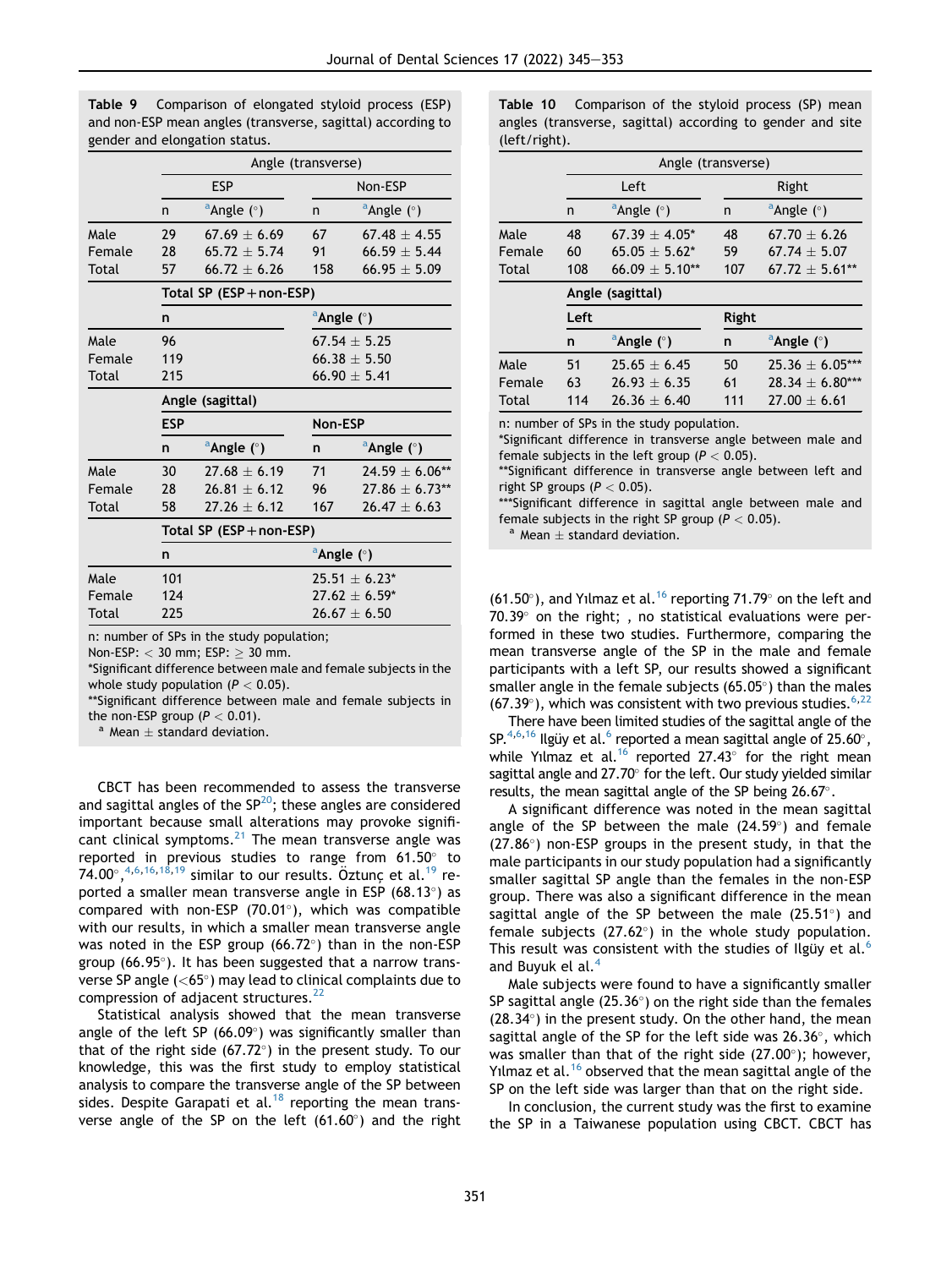| Age (years) | Angle (transverse) |                           |         |                           |                            |                           |  |
|-------------|--------------------|---------------------------|---------|---------------------------|----------------------------|---------------------------|--|
|             | <b>ESP</b>         |                           | Non-ESP |                           | Total SP (ESP $+$ non-ESP) |                           |  |
|             | $\mathsf{n}$       | $^a$ Angle ( $^{\circ}$ ) | n       | $^a$ Angle ( $^{\circ}$ ) | n                          | $^a$ Angle ( $^{\circ}$ ) |  |
| < 20        | 8                  | $68.23 \pm 5.46$          | 39      | $66.75 \pm 5.06$          | 47                         | $67.00 \pm 5.10$          |  |
| $21 - 30$   | 26                 | $67.48 + 6.89$            | 67      | $65.99 + 5.64$            | 93                         | $66.40 + 6.02$            |  |
| $31 - 40$   | 18                 | $65.65 \pm 6.41$          | 38      | $68.51 + 4.44$            | 56                         | $67.59 \pm 5.27$          |  |
| $\geq 41$   | 5                  | $64.20 + 1.92$            | 14      | $68.07 + 2.52$            | 19                         | $67.05 + 2.91$            |  |
| Total       | 57                 | $66.72 \pm 6.26$          | 158     | 66.95 $\pm$ 5.09          | 215                        | 66.90 $\pm$ 5.41          |  |
| Age (years) | Angle (sagittal)   |                           |         |                           |                            |                           |  |

<span id="page-7-8"></span>Table 11 Comparison of the elongated styloid process (ESP) and non-ESP mean angles (transverse, sagittal) according to age and elongation status.

| Age (years) |            | Angle (sagittal)          |     |                           |     |                                 |  |  |
|-------------|------------|---------------------------|-----|---------------------------|-----|---------------------------------|--|--|
|             | <b>ESP</b> |                           |     | Non-ESP                   |     | Total SP (ESP $+$ non-ESP)      |  |  |
|             | n          | $^a$ Angle ( $^{\circ}$ ) | n   | $^a$ Angle ( $^{\circ}$ ) | n   | $^{\circ}$ Angle ( $^{\circ}$ ) |  |  |
| < 20        | 8          | $26.95 + 5.48$            | 41  | $26.14 + 5.77*$           | 49  | $26.27 + 5.68**$                |  |  |
| $21 - 30$   | 26         | $27.33 + 6.38$            | 73  | $28.52 + 7.48^*$          | 99  | $28.21 \pm 7.20***$             |  |  |
| $31 - 40$   | 19         | $28.39 + 6.55$            | 39  | $24.94 + 5.16*$           | 58  | $26.08 \pm 5.83***$             |  |  |
| >41         | 5.         | $23.00 \pm 2.00$          | 14  | $21.00 + 2.83*$           | 19  | $21.53 \pm 2.74***$             |  |  |
| Total       | 58         | $27.26 + 6.12$            | 167 | $26.47 + 6.63*$           | 225 | $26.67 \pm 6.50**$              |  |  |

n: number of SPs in the study population;

Non-ESP:  $<$  30 mm; ESP:  $\geq$  30 mm.

\*Significant difference in sagittal angle between age groups in the non-ESP subjects ( $P < 0.001$ ).

\*\*Significant difference in sagittal angle between age groups in the whole study population ( $P < 0.001$ ).<br><sup>a</sup> Mean  $\pm$  standard deviation.

proved to be an important imaging tool for the measurement and assessment of the SP. The results of this study could provide valuable information to inform future study of the SP in Taiwan.

# Declaration of competing interest

The authors have no conflicts of interest relevant to this article.

## <span id="page-7-0"></span>References

- 1. [Soylu E, Altan A, Sekerci AE, Akbulut N. An asymptomatic and](http://refhub.elsevier.com/S1991-7902(21)00259-2/sref1) [overelongated styloid process.](http://refhub.elsevier.com/S1991-7902(21)00259-2/sref1) Case Rep Dent 2017;2017: [7971595](http://refhub.elsevier.com/S1991-7902(21)00259-2/sref1).
- <span id="page-7-2"></span><span id="page-7-1"></span>2. [Monsour PA, Young WG. Variability of the styloid process and](http://refhub.elsevier.com/S1991-7902(21)00259-2/sref2) [stylohyoid ligament in panoramic radiographs.](http://refhub.elsevier.com/S1991-7902(21)00259-2/sref2) Oral Surg Oral [Med Oral Pathol](http://refhub.elsevier.com/S1991-7902(21)00259-2/sref2) 1986;61:522-[6.](http://refhub.elsevier.com/S1991-7902(21)00259-2/sref2)
- <span id="page-7-3"></span>3. [Donmez M, Okumus O, Pekiner FN. Cone beam computed](http://refhub.elsevier.com/S1991-7902(21)00259-2/sref3) [tomographic evaluation of styloid process: a retrospective](http://refhub.elsevier.com/S1991-7902(21)00259-2/sref3) [study of 1000 patients.](http://refhub.elsevier.com/S1991-7902(21)00259-2/sref3) Eur J Dermatol 2017;11:210-[5.](http://refhub.elsevier.com/S1991-7902(21)00259-2/sref3)
- 4. [Buyuk C, Gunduz K, Avsever H. Morphological assessment of](http://refhub.elsevier.com/S1991-7902(21)00259-2/sref4) [the stylohyoid complex variations with cone beam computed](http://refhub.elsevier.com/S1991-7902(21)00259-2/sref4) [tomography in a Turkish population.](http://refhub.elsevier.com/S1991-7902(21)00259-2/sref4) Folia Morphol 2018;77:  $79 - 89.$  $79 - 89.$  $79 - 89.$  $79 - 89.$
- <span id="page-7-4"></span>5. [Langlais RP, Miles DA, Van Dis ML. Elongated and mineralized](http://refhub.elsevier.com/S1991-7902(21)00259-2/sref5) [stylohyoid ligament complex: a proposed classification and](http://refhub.elsevier.com/S1991-7902(21)00259-2/sref5) [report of a case of Eagle's syndrome.](http://refhub.elsevier.com/S1991-7902(21)00259-2/sref5) Oral Surg Oral Med Oral Pathol [1986;61:527](http://refhub.elsevier.com/S1991-7902(21)00259-2/sref5)-[32](http://refhub.elsevier.com/S1991-7902(21)00259-2/sref5).
- <span id="page-7-5"></span>6. Ilgüy D, Ilgüy M, Fişekçioğlu E, Dölekoğ[lu S. Assessment of the](http://refhub.elsevier.com/S1991-7902(21)00259-2/sref6) [stylohyoid complex with cone beam computed tomography.](http://refhub.elsevier.com/S1991-7902(21)00259-2/sref6)  $Iran J Radiol 2012:10:21-6.$  $Iran J Radiol 2012:10:21-6.$  $Iran J Radiol 2012:10:21-6.$
- <span id="page-7-6"></span>7. [Scarfe WC, Farman AG, Sukovic P. Clinical applications of cone](http://refhub.elsevier.com/S1991-7902(21)00259-2/sref7)[beam computed tomography in dental practice.](http://refhub.elsevier.com/S1991-7902(21)00259-2/sref7) J Can Dent Assoc [2006;72:75](http://refhub.elsevier.com/S1991-7902(21)00259-2/sref7)-[80](http://refhub.elsevier.com/S1991-7902(21)00259-2/sref7).
- <span id="page-7-7"></span>8. [Kursoglu P, Unalan F, Erdem T. Radiological evaluation of the](http://refhub.elsevier.com/S1991-7902(21)00259-2/sref8) [styloid process in young adults resident in Turkey's Yeditepe](http://refhub.elsevier.com/S1991-7902(21)00259-2/sref8) University faculty of dentistry. [Oral Surg Oral Med Oral Pathol](http://refhub.elsevier.com/S1991-7902(21)00259-2/sref8) [Oral Radiol Endod](http://refhub.elsevier.com/S1991-7902(21)00259-2/sref8) 2005;100:491-[4.](http://refhub.elsevier.com/S1991-7902(21)00259-2/sref8)
- <span id="page-7-9"></span>9. [Anbiaee N, Javadzadeh A. Elongated styloid process: is it a](http://refhub.elsevier.com/S1991-7902(21)00259-2/sref9) [pathologic condition?](http://refhub.elsevier.com/S1991-7902(21)00259-2/sref9) Indian J Dent Res 2011;22:6[7](http://refhub.elsevier.com/S1991-7902(21)00259-2/sref9)3-7.
- <span id="page-7-12"></span>10. [Keur JJ, Campbell JP, McCarthy JF, Ralph WJ. The clinical](http://refhub.elsevier.com/S1991-7902(21)00259-2/sref10) [significance of the elongated styloid process.](http://refhub.elsevier.com/S1991-7902(21)00259-2/sref10) Oral Surg Oral [Med Oral Pathol](http://refhub.elsevier.com/S1991-7902(21)00259-2/sref10) 1986;61:399-[404](http://refhub.elsevier.com/S1991-7902(21)00259-2/sref10).
- 11. [Roopashri G, Vaishali MR, David MP, Baig M. Evaluation of](http://refhub.elsevier.com/S1991-7902(21)00259-2/sref11) [elongated styloid process on digital panoramic radiographs.](http://refhub.elsevier.com/S1991-7902(21)00259-2/sref11) J [Contemp Dent Pract](http://refhub.elsevier.com/S1991-7902(21)00259-2/sref11) 2012;13:618-[22.](http://refhub.elsevier.com/S1991-7902(21)00259-2/sref11)
- 12. [Scaf G, Freitas DQ, Loffredo Lde C. Diagnostic reproducibility](http://refhub.elsevier.com/S1991-7902(21)00259-2/sref12) [of the elongated styloid process.](http://refhub.elsevier.com/S1991-7902(21)00259-2/sref12) J Appl Oral Sci 2003;11:  $120 - 4.$  $120 - 4.$  $120 - 4.$  $120 - 4.$
- 13. [Bozkir MGBH, Dere F. The evaluation of elongated styloid](http://refhub.elsevier.com/S1991-7902(21)00259-2/sref13) [process in panoramic radiographs in edentulous patients.](http://refhub.elsevier.com/S1991-7902(21)00259-2/sref13) Tr J Med Sci [1999;29:481](http://refhub.elsevier.com/S1991-7902(21)00259-2/sref13)-[6.](http://refhub.elsevier.com/S1991-7902(21)00259-2/sref13)
- 14. [Phulambrikar T, Rajeshwari A, Rao B, Warhekar A, Reddy P.](http://refhub.elsevier.com/S1991-7902(21)00259-2/sref14) [Incidence of elongated styloid process: a radiographic study.](http://refhub.elsevier.com/S1991-7902(21)00259-2/sref14) J [Indian Acad Oral Med Radiol](http://refhub.elsevier.com/S1991-7902(21)00259-2/sref14) 2011;23:344-[6](http://refhub.elsevier.com/S1991-7902(21)00259-2/sref14).
- <span id="page-7-10"></span>15. [Gokce C, Sisman Y, Ertas ET, Akgunlu F, Ozturk A. Prevalence of](http://refhub.elsevier.com/S1991-7902(21)00259-2/sref15) [styloid process elongation on panoramic radiography in the](http://refhub.elsevier.com/S1991-7902(21)00259-2/sref15) [Turkey population from cappadocia region.](http://refhub.elsevier.com/S1991-7902(21)00259-2/sref15) Eur J Dermatol  $2008:2:18-22$  $2008:2:18-22$
- <span id="page-7-11"></span>16. [Yılmaz D, Orhan K, Cesur E. Evaluation of the relationship](http://refhub.elsevier.com/S1991-7902(21)00259-2/sref16) [between stylohyoid complex morphology and maxillar](http://refhub.elsevier.com/S1991-7902(21)00259-2/sref16)[y/mandibular position using cone beam computed tomography.](http://refhub.elsevier.com/S1991-7902(21)00259-2/sref16) [Folia Morphol](http://refhub.elsevier.com/S1991-7902(21)00259-2/sref16) 2020;79:148-[55](http://refhub.elsevier.com/S1991-7902(21)00259-2/sref16).
- <span id="page-7-13"></span>17. [Jung T, Tschernitschek H, Hippen H, Schneider B, Borchers L.](http://refhub.elsevier.com/S1991-7902(21)00259-2/sref17) [Elongated styloid process: when is it really elongated?](http://refhub.elsevier.com/S1991-7902(21)00259-2/sref17) Dento[maxillofacial Radiol](http://refhub.elsevier.com/S1991-7902(21)00259-2/sref17) 2004;33:119-[24.](http://refhub.elsevier.com/S1991-7902(21)00259-2/sref17)